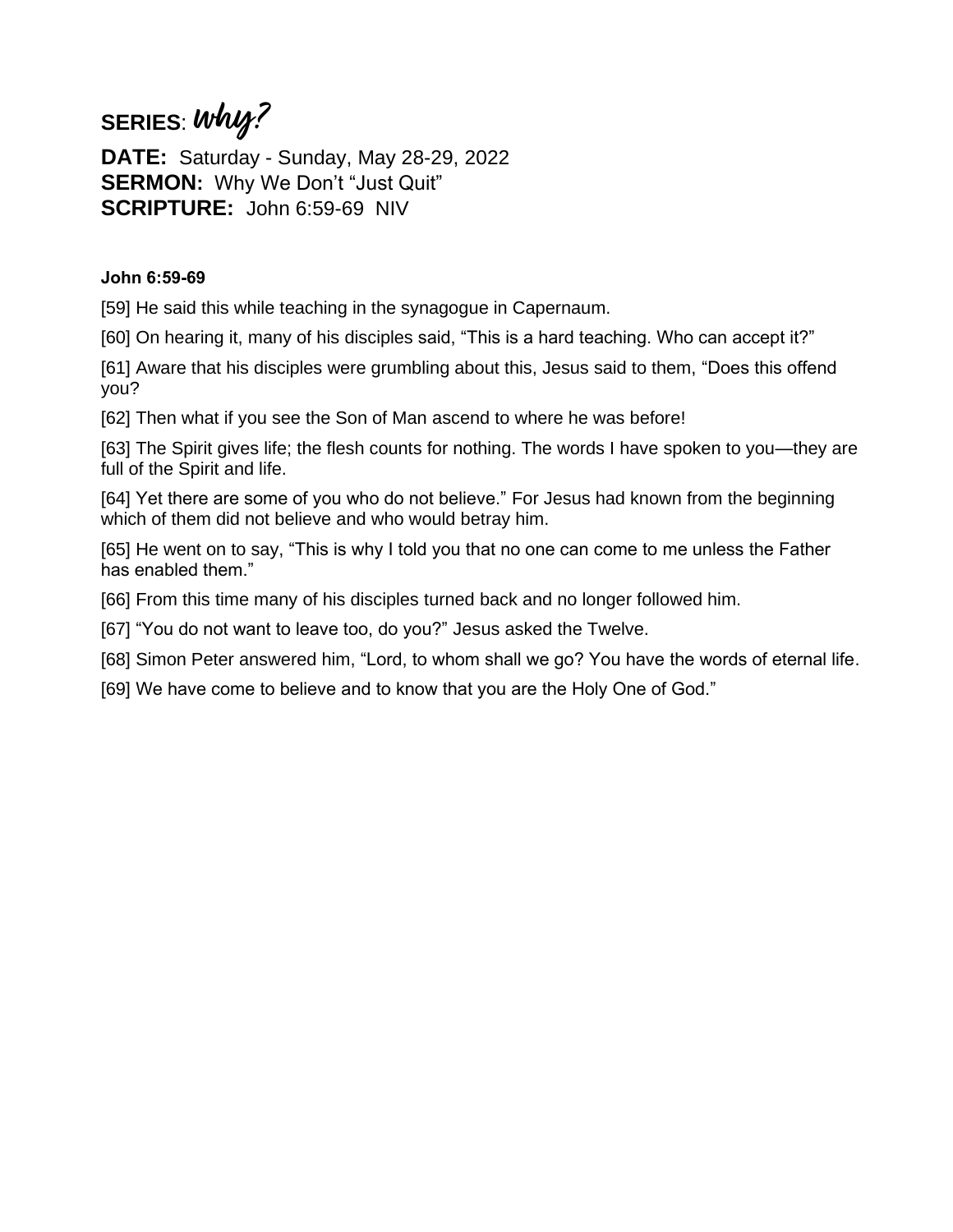## **SERIES**: **why?**

**DATE:** Saturday - Sunday, May 28-29, 2022 **SERMON:** Why We Don't "Just Quit" **SCRIPTURE:** John 6:59-69 NIV

**1. Because we need the** \_\_\_\_\_\_\_\_\_\_\_\_\_\_\_\_\_\_\_\_**.**

**2. Because we need** \_\_\_\_\_\_\_\_\_\_\_**,** \_\_\_\_\_\_\_\_\_**,** \_\_\_\_\_\_\_\_\_\_\_\_**, and** \_\_\_\_\_\_\_\_\_\_\_**.**

**3. Because there isn't** \_\_\_\_\_\_\_\_\_\_\_\_\_\_\_\_\_\_\_\_\_\_\_\_\_\_ **to go.**

**4. Because not giving-up** \_\_\_\_\_\_\_\_\_\_\_\_\_\_ **and** \_\_\_\_\_\_\_\_\_\_\_\_\_\_\_\_\_\_ **other people.**

• *"I don't intend to quit. I don't want you to quit either."*

**5. Because God** \_\_\_\_\_\_\_\_\_\_\_\_ **within us.**